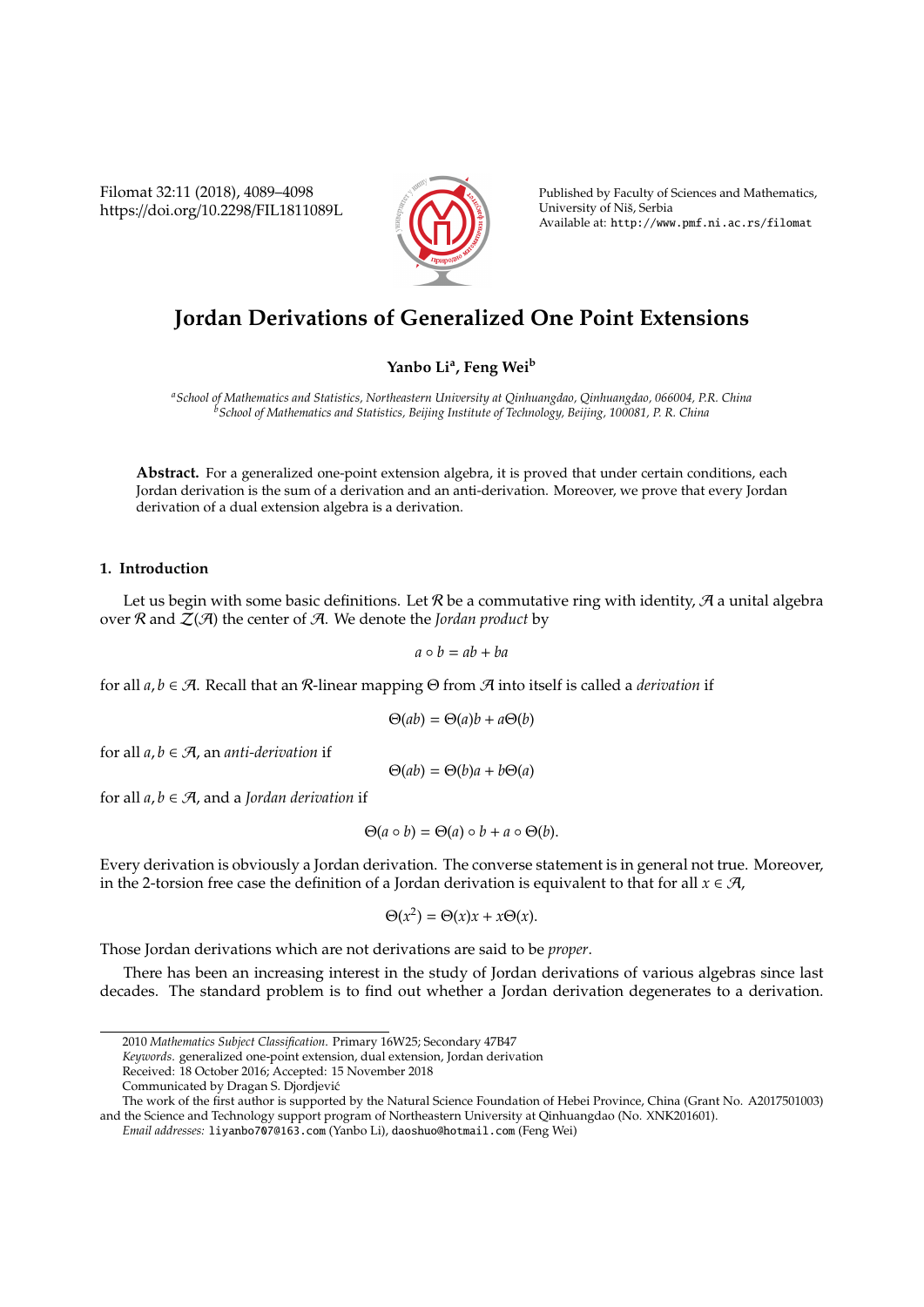Jacobson and Rickart [10] proved that every Jordan derivation of the full matrix algebra over a 2-torsion free unital ring is a derivation by relating the problem to the decomposition of Jordan homomorphisms. In [9], Herstein showed that every Jordan derivation from a 2-torsion free prime ring into itself is also a derivation. Zhang and Yu [24] obtained that every Jordan derivation on a triangular algebra with faithful assumption is a derivation. This result was extended to the higher case by Xiao and Wei [22]. They obtained that any Jordan higher derivation on a triangular algebra is a higher derivation. The aforementioned results have been extended to various algebras in different directions, see [4, 8, 17, 18, 23, 24] and the references therein.

Note that each associative algebra with non trivial idempotents is isomorphic to a generalized matrix algebra. The form of Jordan derivations on generalized matrix algebras has been characterized by current authors in [15]. We proved that under certain conditions, each Jordan derivation is the sum of a derivation and an anti-derivation. An example of proper Jordan derivations was also given there. To find a proper Jordan derivation is not an easy task in general. Fortunately, the so-called generalized one-point extension algebras introduced by the current authors in [14] just provide us another class of examples of proper Jordan derivations. We prove that under certain conditions, each Jordan derivation on a generalized one-point extension algebra is the sum of a derivation and an anti-derivation. This result implies that the faithful condition in [15] is not necessary.

More recently, Bencovič and Širovnik [3] introduced the so-called singular Jordan derivations which are usually anti-derivations. They gave a sufficient condition for a Jordan derivation on a unital algebra with a nontrivial idempotent to be the sum of a derivation and a singular Jordan derivation. It is natural to ask whether the conditions in [3] are necessary. We will give a negative answer in this paper by studying dual extension algebras, which was introduced by Xi in [19].

The paper is organized as follows. After a quick review of some preliminaries on path algebras and generalized matrix algebras in Section 2, we investigate Jordan derivations of generalized one-point extension algebras in Section 3. Then in Section 4, we study Jordan derivations of dual extension algebras.

#### **2. Path algebras and generalized matrix algebras**

In this section, we recall some basic facts concerning path algebras of quivers and generalized matrix algebras. For more details, we refer the reader to [1, 2, 22].

#### *2.1. Path algebras*

Recall that a *finite quiver*  $\Gamma = (\Gamma_0, \Gamma_1)$  is an oriented graph with the set of vertices  $\Gamma_0$  and the set of arrows between vertices Γ<sub>1</sub> being both finite. For an arrow *α*, we write  $s(α) = i$  and  $e(α) = j$  if it is from the vertex *i* to the vertex *j*. A *sink* is a vertex without arrows beginning at it and a *source* is a vertex without arrows ending at it. A *nontrivial path* in  $\Gamma$  is an ordered sequence of arrows  $p = \alpha_n \cdots \alpha_1$  such that  $e(\alpha_m) = s(\alpha_{m+1})$ for each  $1 \le m < n$ . Define  $s(p) = s(\alpha_1)$  and  $e(p) = e(\alpha_n)$ . The length of *p* is defined to be *n*. A *trivial path* is the symbol  $e_i$  for each  $i \in \Gamma_0$  and its length is defined to be zero. A nontrivial path  $p$  is called an *oriented cycle* if  $s(p) = e(p)$ . Denote the set of all paths by  $\mathcal{P}$ .

Let *K* be a field and Γ a quiver. Then the path algebra *K*Γ is the *K*-algebra generated by the paths in Γ and the product of two paths  $x = \alpha_n \cdots \alpha_1$  and  $y = \beta_t \cdots \beta_1$  is defined by

$$
xy = \begin{cases} \alpha_n \cdots \alpha_1 \beta_t \cdots \beta_1, & e(y) = s(x) \\ 0, & \text{otherwise.} \end{cases}
$$

Clearly, *K*<sup>T</sup> is an associative algebra with the identity  $1 = \sum_{i \in \Gamma_0} e_i$ .

A *relation*  $\sigma$  on a quiver  $\Gamma$  over a field *K* is a *K*-linear combination of paths  $\sigma = \sum_{i=1}^{n} k_i p_i$ , where  $k_i \in K$ and  $e(p_1) = \cdots = e(p_n)$ ,  $s(p_1) = \cdots = s(p_n)$ . Moreover, the length of each path is assumed to be at least 2. Let ρ be a set of relations on Γ over *K*. The pair (Γ, ρ) is called a *quiver* with relations over *K*. Denote by < ρ > the ideal of *K*Γ generated by ρ. The *K*-algebra  $K(\Gamma, \rho) = K\Gamma / < \rho$  > is always associated with  $(\Gamma, \rho)$ . For arbitrary element *x* ∈ *K*Γ, write by *x* the corresponding element in *K*(Γ, ρ). We often *write x as x if there is no confusion caused.*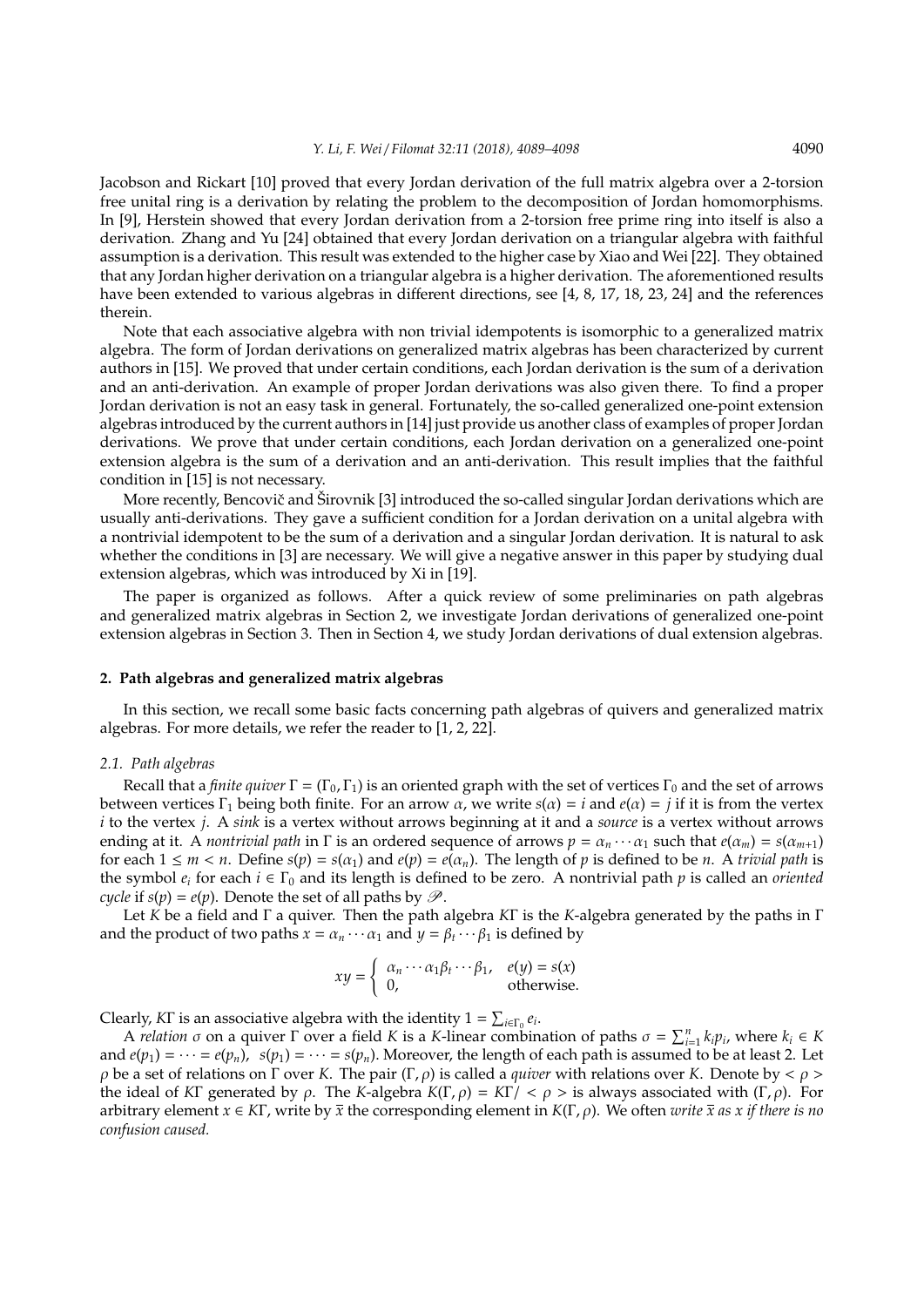#### *2.2. Generalized matrix algebras*

Let R be a commutative ring with identity. A Morita context consists of two R-algebras *A* and *B*, two bimodules  $_A M_B$  and  $_B N_A$ , and two bimodule homomorphisms called the pairings  $\Phi_{MN} : M \underset{B}{\otimes} N \longrightarrow A$  and  $\Psi_{NM}: N \otimes M \longrightarrow B$  satisfying the following commutative diagrams:

$$
M \underset{B}{\otimes} N \underset{A}{\otimes} M \xrightarrow{\Phi_{MN} \otimes I_M} A \underset{A}{\otimes} M \text{ and } N \underset{A}{\otimes} M \underset{B}{\otimes} N \xrightarrow{\Psi_{NM} \otimes I_N} B \underset{B}{\otimes} N
$$
\n
$$
\downarrow \qquad \qquad \downarrow \qquad \qquad \downarrow \qquad \qquad \downarrow \qquad \downarrow \qquad \downarrow \qquad \downarrow \qquad \downarrow \qquad \downarrow \qquad \downarrow \qquad \downarrow \qquad \downarrow \qquad \downarrow \qquad \downarrow \qquad \downarrow \qquad \downarrow \qquad \downarrow \qquad \downarrow \qquad \downarrow \qquad \downarrow \qquad \downarrow \qquad \downarrow \qquad \downarrow \qquad \downarrow \qquad \downarrow \qquad \downarrow \qquad \downarrow \qquad \downarrow \qquad \downarrow \qquad \downarrow \qquad \downarrow \qquad \downarrow \qquad \downarrow \qquad \downarrow \qquad \downarrow \qquad \downarrow \qquad \downarrow \qquad \downarrow \qquad \downarrow \qquad \downarrow \qquad \downarrow \qquad \downarrow \qquad \downarrow \qquad \downarrow \qquad \downarrow \qquad \downarrow \qquad \downarrow \qquad \downarrow \qquad \downarrow \qquad \downarrow \qquad \downarrow \qquad \downarrow \qquad \downarrow \qquad \downarrow \qquad \downarrow \qquad \downarrow \qquad \downarrow \qquad \downarrow \qquad \downarrow \qquad \downarrow \qquad \downarrow \qquad \downarrow \qquad \downarrow \qquad \downarrow \qquad \downarrow \qquad \downarrow \qquad \downarrow \qquad \downarrow \qquad \downarrow \qquad \downarrow \qquad \downarrow \qquad \downarrow \qquad \downarrow \qquad \downarrow \qquad \downarrow \qquad \downarrow \qquad \downarrow \qquad \downarrow \qquad \downarrow \qquad \downarrow \qquad \downarrow \qquad \downarrow \qquad \downarrow \qquad \downarrow \qquad \downarrow \qquad \downarrow \qquad \downarrow \qquad \downarrow \qquad \downarrow \qquad \downarrow \qquad \downarrow \qquad \downarrow \qquad \downarrow \qquad \downarrow \qquad \downarrow \qquad \downarrow \qquad \downarrow \qquad \downarrow \qquad \downarrow \qquad \downarrow \qquad \downarrow \qquad \downarrow \qquad \downarrow \qquad \downarrow \qquad \downarrow \qquad \downarrow \qquad \down
$$

If  $(A, B, A M_B, B N_A, \Phi_{MN}, \Psi_{NM})$  is a Morita context, then the set

$$
\left[\begin{array}{cc} A & M \\ N & B \end{array}\right] = \left\{ \left[\begin{array}{cc} a & m \\ n & b \end{array}\right] a \in A, m \in M, n \in N, b \in B \right\}
$$

forms an R-algebra under matrix-like addition and matrix-like multiplication. Such an R-algebra is called a *generalized matrix algebra* and is usually denoted by  $G = (A, M, N, B)$ . The structure and properties of linear mappings on generalized matrix algebras have been investigated in our systemic works [13, 15, 16, 22].

From now on, we always assume, without specially mentioned, that every algebra and every bimodule considered is 2-torsion free. We end this section by recalling some indispensable descriptions about derivations and Jordan derivations of generalized matrix algebras.

**Lemma 2.1.** *[13, Proposition 4.2] An additive map* Θ *from* G *into itself is a derivation if and only if it has the form*

$$
\Theta\left(\left[\begin{array}{cc} a & m \\ n & b \end{array}\right]\right) = \left[\begin{array}{cc} \delta_1(a) - mn_0 - m_0n & am_0 - m_0b + \tau_2(m) \\ n_0a - bn_0 + \nu_3(n) & n_0m + nm_0 + \mu_4(b) \end{array}\right], (\blacktriangle 1)
$$
\n
$$
\forall \left[\begin{array}{cc} a & m \\ n & b \end{array}\right] \in \mathcal{G},
$$

*where*  $m_0 \in M$ ,  $n_0 \in N$  and

 $\delta_1: A \longrightarrow A$ ,  $\tau_2: M \longrightarrow M$ ,  $\nu_3: N \longrightarrow N$ ,  $\mu_4: B \longrightarrow B$ 

*are all* R*-linear mappings satisfying the following conditions:*

- (1)  $\delta_1$  *is a derivation of A with*  $\delta_1$ (*mn*) =  $\tau_2$ (*m*)*n* + *mv*<sub>3</sub>(*n*);
- *(2)*  $\mu_4$  *is a derivation of B with*  $\mu_4(nm) = n\tau_2(m) + v_3(n)m;$
- *(3)*  $τ_2(am) = aτ_2(m) + δ_1(a)m$  and  $τ_2(mb) = τ_2(m)b + mμ_4(b);$
- (4)  $v_3(na) = v_3(n)a + n\delta_1(a)$  *and*  $v_3(bn) = bv_3(n) + \mu_4(b)n$ .

**Lemma 2.2.** *[15, Proposition 4.2] An additive map* Θ *from* G *into itself is a Jordan derivation if and only if it is of the form*

$$
\Theta\left(\left[\begin{array}{cc} a & m \\ n & b \end{array}\right]\right) = \left[\begin{array}{cc} \delta_1(a) - mn_0 - m_0n & am_0 - m_0b + \tau_2(m) + \tau_3(n) \\ n_0a - bn_0 + \nu_2(m) + \nu_3(n) & n_0m + nm_0 + \mu_4(b) \end{array}\right], \, (\star 2)
$$
\n
$$
\forall \left[\begin{array}{cc} a & m \\ n & b \end{array}\right] \in \mathcal{G},
$$

*where*  $m_0 \in M$ ,  $n_0 \in N$  and

 $\delta_1: A \longrightarrow A$ ,  $\tau_2: M \longrightarrow M$ ,  $\tau_3: N \longrightarrow M$  $v_2: M \longrightarrow N$ ,  $v_3: N \longrightarrow N$ ,  $\mu_4: B \longrightarrow B$ 

*are all* R*-linear mappings satisfying the following conditions:*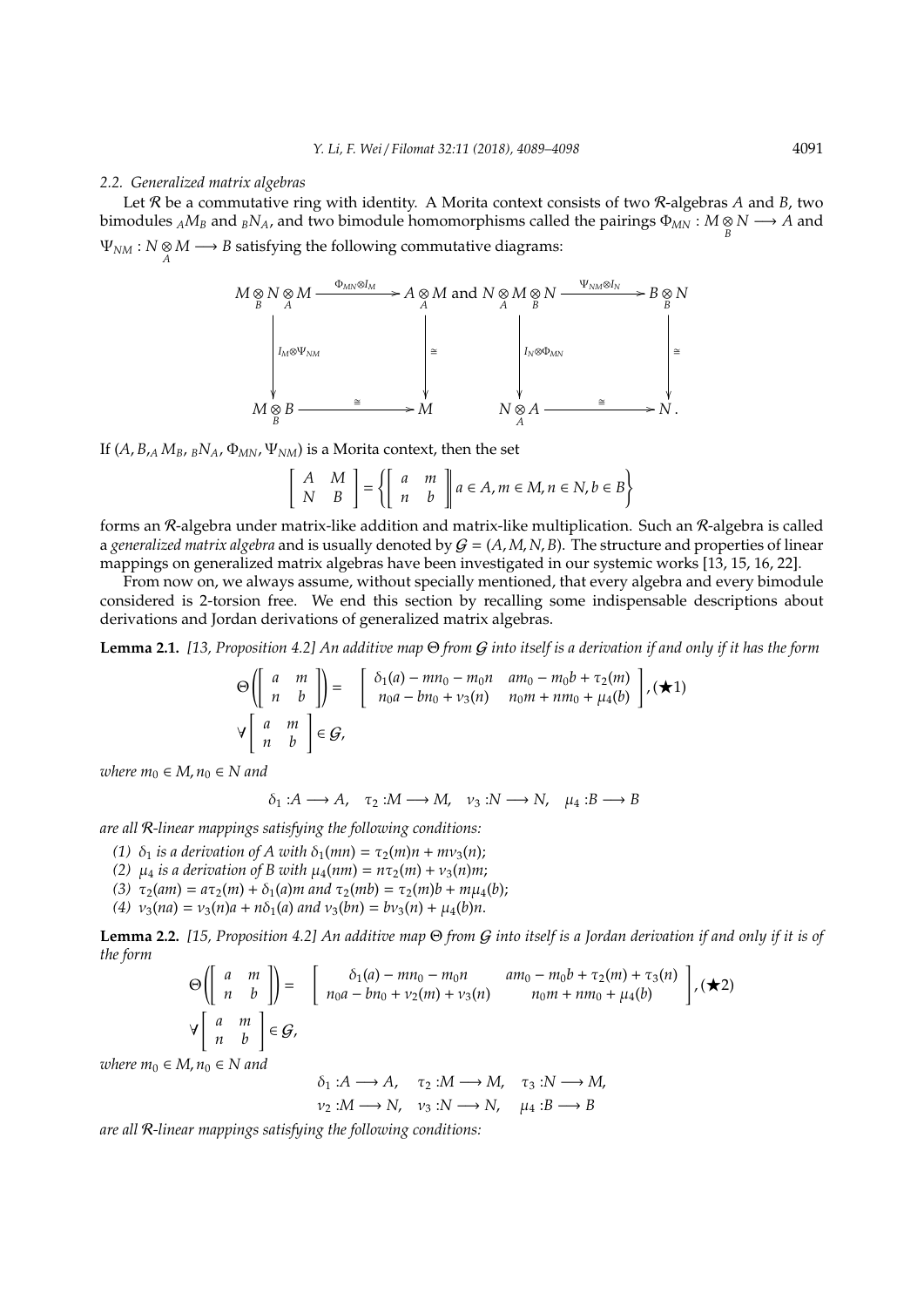- *(1)*  $\delta_1$  *is a Jordan derivation on A and*  $\delta_1(mn) = \tau_2(m)n + mv_3(n)$ ;
- *(2)*  $\mu_4$  *is a Jordan derivation on B and*  $\mu_4(nm) = n\tau_2(m) + v_3(n)m$ ;
- *(3)*  $\tau_2(am) = a\tau_2(m) + \delta_1(a)m$  and  $\tau_2(mb) = \tau_2(m)b + m\mu_4(b);$
- $(4)$   $v_3(bn) = bv_3(n) + \mu_4(b)n$  and  $v_3(na) = v_3(n)a + n\delta_1(a);$
- *(5)*  $\tau_3(na) = a\tau_3(n), \tau_3(bn) = \tau_3(n)b, n\tau_3(n) = 0, \tau_3(n)n = 0;$
- *(6)*  $v_2(am) = v_2(m)a$ ,  $v_2(mb) = bv_2(m)$ ,  $mv_2(m) = 0$ ,  $v_2(m)m = 0$ .

## **3. Jordan derivations of generalized one-point extensions**

We introduced generalized one-point extension algebras in [14]. In this section, we prove that under certain conditions, each Jordan derivation of a generalized one-point extension algebra is the sum of a derivation and an anti-derivation.

Let  $\Gamma = (\Gamma_0, \Gamma_1)$  be a finite quiver without oriented cycles and  $|\Gamma_0| \geq 2$ . Let  $\Gamma^*$  be the quiver whose vertex set is  $\Gamma_0$  and

$$
\Gamma_1^* = \{ \alpha^* : i \to j \mid \alpha : j \to i \text{ is an arrow in } \Gamma_1 \}.
$$

For a path  $p = \alpha_n \cdots \alpha_1$  in  $\Gamma$ , write the path  $\alpha_1^*$  $\gamma_1^* \cdots \alpha_n^*$  in  $\Gamma^*$  by  $p^*$ . Given a set  $\rho$  of relations, denote by Λ = *K*(Γ, ρ). Define the generalized one-point extension algebra *E*(Λ) to be the path algebra of the quiver  $(\Gamma_0, \Gamma_1 \cup \Gamma_1^*$  $_1^*$ ) with relations

$$
\rho \cup \rho^* \cup \{\alpha\beta^* \mid \alpha, \beta \in \Gamma_1\} \cup \{\alpha^*\beta \mid \alpha, \beta \in \Gamma_1\}.
$$

If we choose a suitable idempotent, then neither *M* nor *N* need to be faithful. Let us illustrate an example here.

**Example 3.1.** *Let K be a field. Let* Γ *be a quiver as follows*

$$
\bullet \xrightarrow{\alpha} \bullet \xrightarrow{\beta} \bullet \xrightarrow{\gamma} \bullet
$$

*and let* Λ = *K*Γ*. The generalized one-point extension algebra E*(Λ) *has a basis*

$$
\{e_1,e_2,e_3,e_4,\alpha,\beta,\gamma,\alpha^*,\beta^*,\gamma^*,\beta\alpha,\alpha^*\beta^*\}.
$$

*Taking the idempotent e*<sub>1</sub> + *e*<sub>2</sub>, *then*  $E(\Lambda)$  *is isomorphic to a generalized matrix algebra*  $G = (A, M, N, B)$ *, where* A *has a basis* {*e*1, *e*2, α, α<sup>∗</sup> }*, B has a basis* {*e*3, *e*4, γ, γ<sup>∗</sup> }*, M has a basis* {α ∗β ∗ , β<sup>∗</sup> } *and N has a basis* {β, βα}*. It is easy to check that*  $\alpha \in Ann(AM)$  *and*  $\gamma \in Ann(M_B)$ *, that is, M is neither faithful as a left A-module nor as a right B-module. Similarly, we obtain* γ ∈ Ann(*BN*) *and* α ∈ Ann(*NA*)*, that is, N is neither faithful as a left B-module nor as a right A-module.*

In [3] Benkovič proved that for  $G = (A, M, N, B)$ , if

- (1)  $aM = 0$  and  $Na = 0$  imply that  $a = 0$ ;
- (2)  $Mb = 0$  and  $bN = 0$  imply that  $b = 0$ ,

then every Jordan derivation on  $G$  is the sum of a derivation and an anti-derivation. Clearly, our example does not satisfy Benkovič's conditions.

Let us characterize anti-derivations of generalized one-point extension algebras.

**Lemma 3.2.** Let  $\Gamma$  be a finite quiver without oriented cycles and  $\Lambda = K(\Gamma, \rho)$ . Let  $\theta$  be an anti-derivation on  $E(\Lambda)$ and  $\alpha \in \Gamma_1 \cup \Gamma_1^*$  $^*_{1}$  with  $s(\alpha) = r$  and  $e(\alpha) = t$ . Then

$$
(1) \Theta(e_i) = \sum_{s(p)=i, \text{ or } e(p)=i} k_p^i p;
$$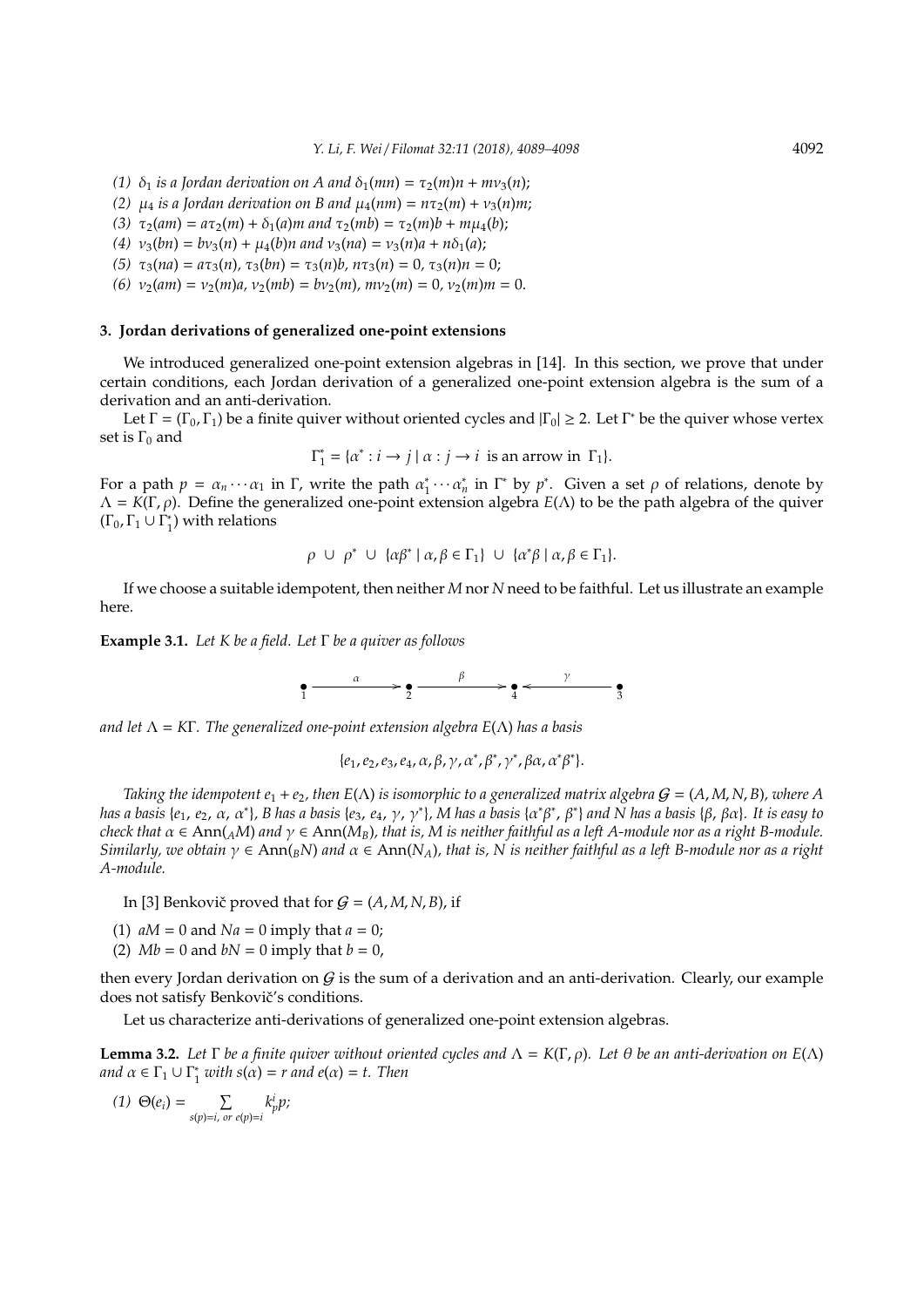$$
(2) \Theta(\alpha) = \sum_{s(p)=t, e(p)=r} k_p^{\alpha} p.
$$

*Moreover,*  $\Theta(p) = 0$  *for all path p with length more than one. If there exists a nontrivial path*  $\beta$  *such that*  $\beta \alpha \neq 0$ *or*  $\alpha\beta \neq 0$ *, then*  $\Theta(\alpha) = 0$ *.* 

*Proof.* (1) Suppose that

$$
\Theta(e_r) = \sum_{i \in \Gamma_0} k_i e_i + \sum_{s(p) \neq e(p)} k_p^r p. \tag{3.1}
$$

It follows from the fact  $e_r^2 = e_i$  that

$$
\Theta(e_r) = \Theta(e_r)e_r + e_r\Theta(e_r). \tag{3.2}
$$

Combining (3.1) with (3.2) gives that  $k_r = 0$ . If there exists  $j \in \Gamma_0$  with  $i \neq j$  such that  $k_j \neq 0$ , then the coefficient of *e<sup>j</sup>* in the expansion of Θ(*er*)*e<sup>j</sup>* is *k<sup>j</sup>* . On the other hand, since *e<sup>j</sup>* does not appear in the expansion of Θ(*e<sub>i</sub>*), we conclude that *e<sub>i</sub>* does not appear in the expansion of  $e_r \Theta(e_i)$  too. This implies that  $\Theta(e_i e_r) \neq 0$ , which is impossible.

(2) Let  $\Theta$  be an anti-derivation on  $E(\Lambda)$  and let  $\alpha \in \Gamma_1$  with  $s(\alpha) = r$  and  $e(\alpha) = t$ . Suppose that

$$
\Theta(\alpha) = \sum_{i \in \Gamma_0} k_i e_i + \sum_{s(p) \neq e(p)} k_p^{\alpha} p. \tag{3.3}
$$

Then

$$
\Theta(\alpha) = \Theta(e_t \alpha) = \Theta(\alpha)e_t + \alpha \Theta(e_t). \tag{3.4}
$$

Taking (3.3) into (3.4) gives that

$$
\sum_{i \in \Gamma_0} k_i e_i + \sum_{s(p) \neq e(p)} k_p^{\alpha} p = \left( \sum_{i \in \Gamma_0} k_i e_i + \sum_{s(p) \neq e(p)} k_p^{\alpha} p \right) e_t + \alpha \Theta(e_t)
$$
\n
$$
= k_t e_t + \sum_{s(p) = t} k_p^{\alpha} p + \alpha \Theta(e_t).
$$
\n(3.5)

On the other hand,

$$
\Theta(\alpha) = \Theta(\alpha e_r) = e_r \Theta(\alpha) + \Theta(e_r) \alpha.
$$
\n(3.6)

Substituting (3.3) into (3.6) yields that

$$
\sum_{i \in \Gamma_0} k_i e_i + \sum_{s(p) \neq e(p)} k_p^{\alpha} p = e_r \left( \sum_{i \in \Gamma_0} k_i e_i + \sum_{s(p) \neq e(p)} k_p^{\alpha} p \right) + \Theta(e_r) \alpha
$$
\n
$$
= k_r e_r + \sum_{e(p)=r} k_p^{\alpha} p + \Theta(e_r) \alpha.
$$
\n(3.7)

Combining (3.5) with (3.7) leads to

$$
\sum_{i\in\Gamma_0}k_ie_i+\sum_{s(p)\neq e(p)}k_p^\alpha p=\qquad k_ie_t+\sum_{s(p)=t}k_p^\alpha p+\alpha\Theta(e_t)\\ \qquad=\qquad k_re_t+\sum_{e(p)=r}k_p^\alpha p+\Theta(e_r)\alpha.
$$

This implies that  $k_i = 0$  for all  $i \in \Gamma_0$  and the coefficients of all paths  $p$  with  $s(p) \neq t$  or  $e(p) \neq r$  in the expansion of  $\Theta(\alpha)$  are zero, that is,

$$
\Theta(\alpha) = \sum_{s(p)=t,e(p)=r} k_p^{\alpha} p.
$$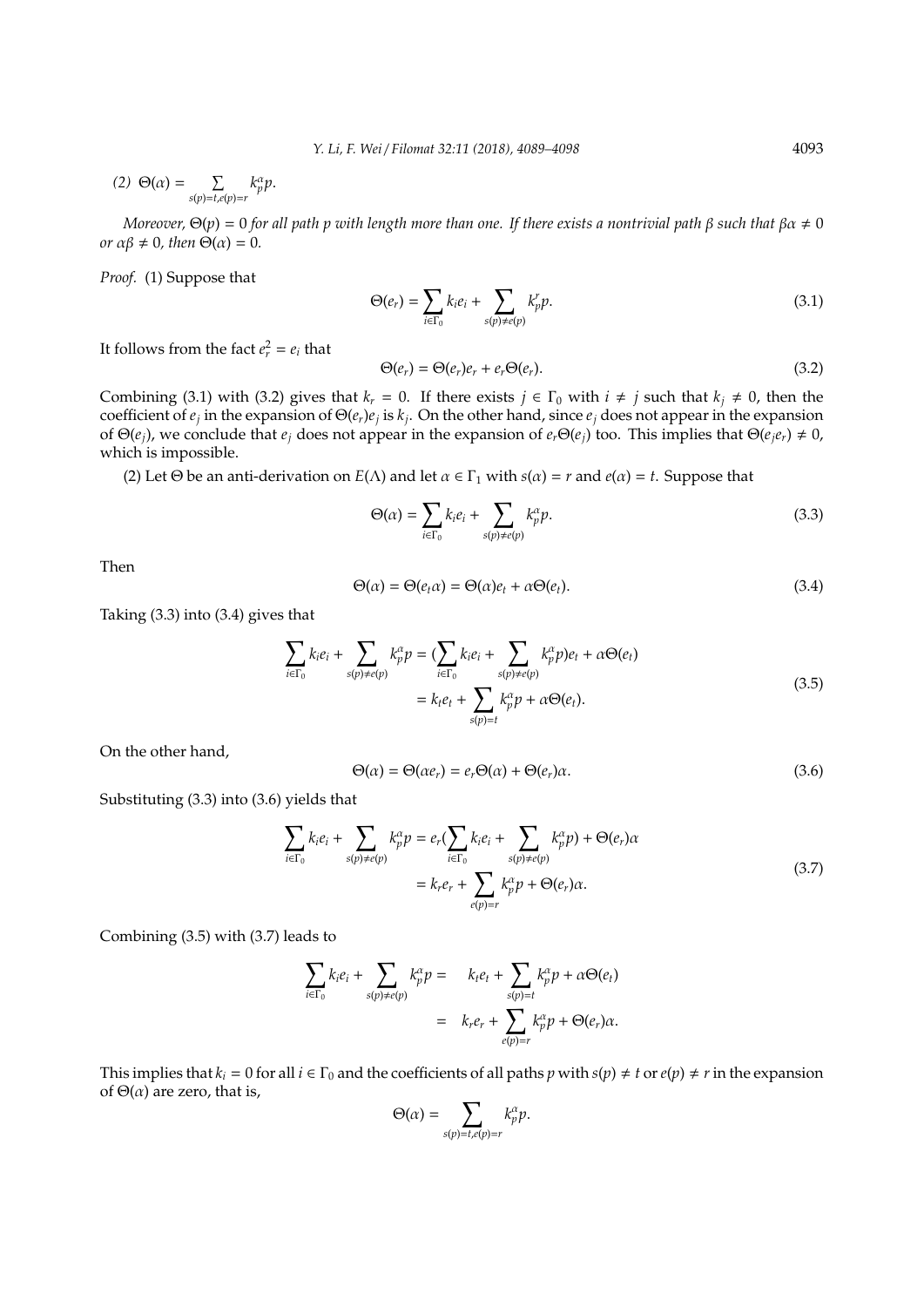If there exists a non trivial path  $\beta$  such that  $\beta \alpha \neq 0$ , then  $\alpha \beta^* = 0$ . However,

$$
\Theta(\alpha\beta^*) = \Theta(\beta^*)\alpha + \beta^*\Theta(\alpha).
$$

If  $\Theta(\alpha) \neq 0$ , then by (3.5) we know that

$$
\beta^*\Theta(\alpha)=\sum_{s(p)=t,e(p)=r}k_p^\alpha\beta p\neq 0,
$$

and hence  $\Theta(\alpha\beta^*) \neq 0$ , which is a contradiction. This forces that  $\Theta(\alpha) = 0$ . Similarly, one can show that if  $\alpha\beta \neq 0$ , then  $\Theta(\alpha) = 0$ .  $\Box$ 

Since Γ is a quiver without oriented cycles, we can take a source *i* in Γ. Let *e<sup>i</sup>* be the corresponding idempotent in  $E(\Lambda)$ . Then  $E(\Lambda) \simeq G = (A, M, N, B)$  with  $A \simeq E(\Lambda')$ , where the quiver Γ' of  $\Lambda'$  is obtained by removing the vertex *i* and the relations starting at *i*. Moreover, we have from the construction of *E*(Λ) that the bilinear pairings are both zero. In this case, the form of an arbitrary Jordan derivation of *E*(Λ) is as follows:

**Lemma 3.3.** *Let* Λ = *K*Γ *and E*(Λ) *be the generalized one-point extension. Then an arbitrary Jordan derivation* Θ *on*  $E(\Lambda)$  *is of the form* 

$$
\Theta\left(\left[\begin{array}{cc} a & m \\ n & b \end{array}\right]\right) = \left[\begin{array}{cc} \delta_1(a) & am_0 - m_0b + \tau_2(m) + \tau_3(n) \\ n_0a - bn_0 + \nu_2(m) + \nu_3(n) & 0 \end{array}\right], (\blacklozenge 1)
$$
\n
$$
\forall \left[\begin{array}{cc} a & m \\ n & b \end{array}\right] \in \mathcal{G},
$$

*where*  $m_0 \in M$ ,  $n_0 \in N$  and

$$
\delta_1: A \longrightarrow A, \quad \tau_2: M \longrightarrow M, \quad \tau_3: N \longrightarrow M, \quad \nu_2: M \longrightarrow N, \quad \nu_3: N \longrightarrow N
$$

*are all* R*-linear mappings satisfying the following conditions:*

- *(1)*  $\delta_1$  *is a Jordan derivation on A;*
- *(2)*  $\tau_2(am) = a\tau_2(m) + \delta_1(a)m$  and  $\tau_2(mb) = \tau_2(m)b$ ;
- $(3)$   $v_3(bn) = bv_3(n)$  *and*  $v_3(na) = v_3(n)a + n\delta_1(a);$
- $(4) \tau_3(na) = a\tau_3(n), \tau_3(bn) = \tau_3(n)b;$
- $(v_2(m) = v_2(m)a, v_2(mb) = bv_2(m).$

*Proof.* We have from Lemma 2.2 that it is sufficient to prove that  $\mu_4 = 0$ . But, this is clear because  $\mu_4$  is a Jordan derivation on  $B = K$ .  $\Box$ 

In [15], the form of an arbitrary anti-derivation on a generalized matrix algebra  $G = (A, M, N, B)$  has been characterized under the condition that *M* being faithful as left *A*-module and also as right *B*-module. If we remove the faithful assumption on  $M$ , the form of an anti-derivation on  $G$  is as follows:

**Lemma 3.4.** *An additive mapping* Θ *is an anti-derivation of* G *if and only if* Θ *has the form*

$$
\Theta\left(\left[\begin{array}{cc} a & m \\ n & b \end{array}\right]\right) = \left[\begin{array}{cc} \delta_1(a) & am_0 - m_0b + \tau_3(n) \\ n_0a - bn_0 + \nu_2(m) & \mu_4(b) \end{array}\right], \quad \bullet 2)
$$
\n
$$
\forall \left[\begin{array}{cc} a & m \\ n & b \end{array}\right] \in \mathcal{G},
$$

 $ab{e}$   $m_0 \in M$ ,  $n_0 \in N$  are two elements such that for all  $a, a' \in A$ ,  $b, b' \in B$ ,  $m \in M$  and  $n \in N$ 

 $(1)$   $[a, a']m_0 = 0, m_0[b, b'] = 0, n_0[a, a'] = 0, [b, b']n_0 = 0;$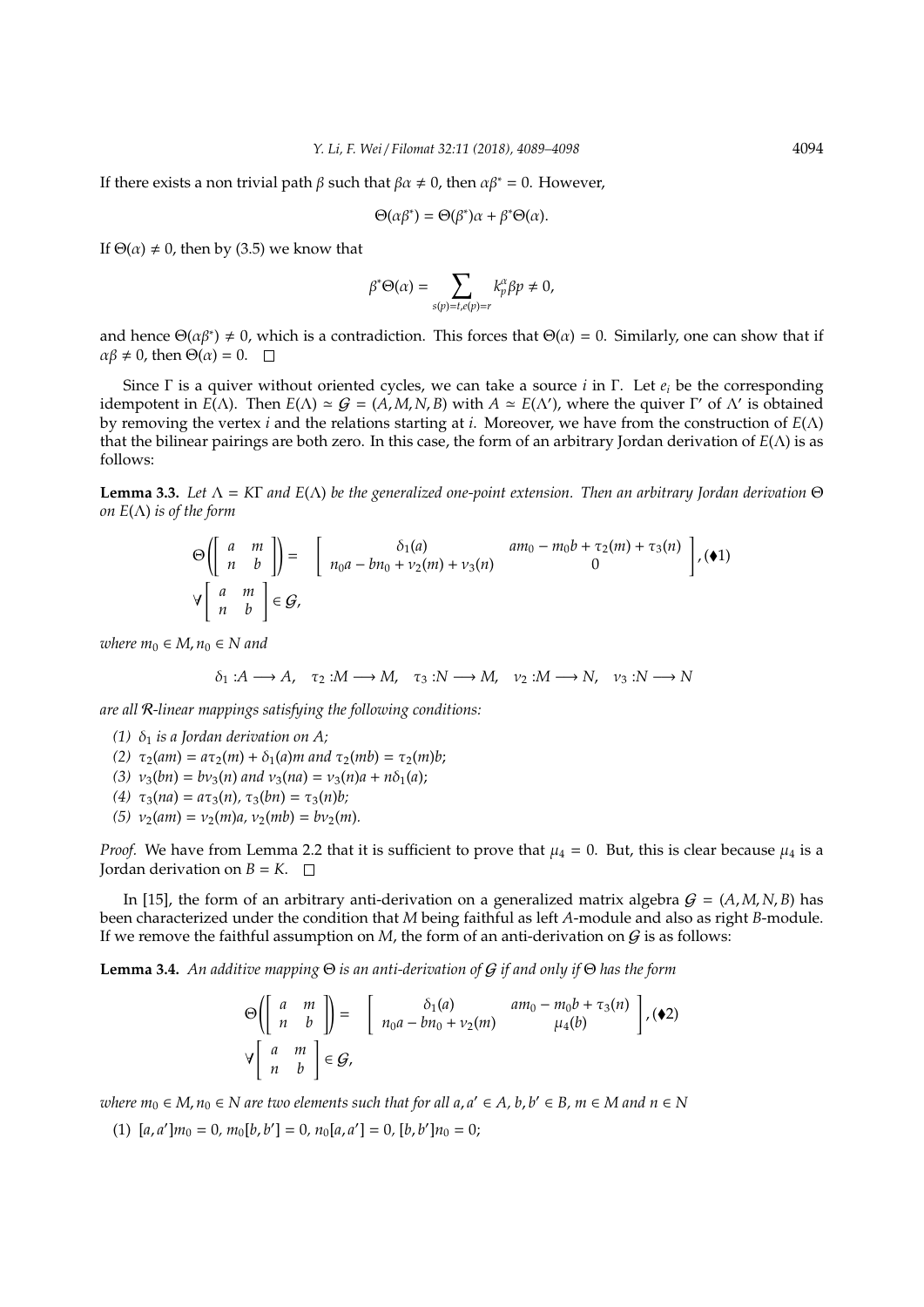$(2)$   $m_0 n = 0$ ,  $n m_0 = 0$ ,  $m n_0 = 0$ ,  $n_0 m = 0$ 

*and*

 $\delta_1: A \longrightarrow A$ ,  $\tau_3: N \longrightarrow M$ ,  $\nu_2: M \longrightarrow N$ ,  $\mu_4: B \longrightarrow B$ 

 $\alpha$  are  $\mathcal{R}$ -linear mappings satisfying the following condition: for all  $a \in A$ ,  $b \in B$ ,  $m$ ,  $m' \in M$  and  $n, n' \in N$ 

(3)  $\delta_1$  *is an anti-derivation on A and*  $\delta_1$ (*mn*) = 0,  $\delta_1$ (*a*)*m* = 0,  $n\delta_1$ (*a*) = 0;

(4)  $\mu_4$  *is an anti-derivation on B and*  $\mu_4(nm) = 0$ ,  $m\mu_4(b) = 0$ ,  $\mu_4(b)n = 0$ ;

(5)  $\tau_3(na) = a\tau_3(n), \tau_3(bn) = \tau_3(n)b, n\tau_3(n') = 0, \tau_3(n)n' = 0;$ 

(6)  $v_2(am) = v_2(m)a$ ,  $v_2(mb) = bv_2(m)$ ,  $mv_2(m') = 0$ ,  $v_2(m)m' = 0$ .

*Proof.* It can be proved as that of [15, Proposition 3.6].  $\Box$ 

As a consequence of Lemma 3.3 and Lemma 3.4 we have

**Proposition 3.5.** Let  $\Theta$  be a Jordan derivation on a generalized one-point extension algebra  $E(\Lambda) \simeq G = (A, M, N, B)$ . *If there exists an anti-derivation f on A with* Im(*f*) ⊂ Ann( $_A$ M) such that  $\delta_1$  – *f* is a derivation of A, then  $\Theta$  is the *sum of a derivation and an anti-derivation.*

We are now in a position to state the main result of this section.

**Theorem 3.6.** *Let* Γ *be a finite quiver without oriented cycles and* Λ = *K*(Γ, ρ)*. If there is no path p with length more than one, then every Jordan derivation on the generalized one point extension algebra E*(Λ) *is the sum of a derivation and an anti-derivation.*

*Proof.* Let Θ be a Jordan derivation on  $E(\Lambda)$ . Then by Lemma 3.2 it is of the form ( $\bullet$ 1). We claim that if each Jordan derivation on *A* is the sum of a derivation and an anti-derivation, then so is *E*(Λ). In fact, assume  $\delta_1 = d + f$ , where *d* is a derivation of *A* and *f* is an anti-derivation of *A*. By Lemma 3.2 we know that all  $e_i$ do not appear in  $f(a)$  for  $a \in A$ . Note that the length of each path is not more than one. This implies that *f*(*a*)*m* = 0 for all *a* ∈ *A* and *m* ∈ *M*. Similarly, we can show that *n f*(*a*) = 0 for all *a* ∈ *A* and *n* ∈ *N*. Define a linear mapping *f'* on *E*(Λ) by

$$
\Delta\left(\left[\begin{array}{cc}a & m \\ n & b\end{array}\right]\right) = \left[\begin{array}{cc}f(a) & \tau_3(n) \\ \nu_2(m) & 0\end{array}\right], \quad \forall \left[\begin{array}{cc}a & m \\ n & b\end{array}\right] \in E(\Lambda).
$$

Then Lemma 3.2 and Lemma 3.4 give that ∆ is a anti-derivation of *E*(Λ). Furthermore, the linear mapping

$$
D\left(\left[\begin{array}{cc}a & m \\ n & b\end{array}\right]\right) = \left[\begin{array}{cc}d(a) & am_0 - m_0b + \tau_2(m) \\ n_0a - bn_0 + \nu_3(n) & 0\end{array}\right]
$$

is a derivation of *E*(Λ). This completes the proof of our claim. Repeating this process, we arrive at the algebra  $K$ , on which every Jordan derivation is zero. This completes the proof.  $\square$ 

By Lemma 3.2 and Theorem 3.6 we immediately get

**Corollary 3.7.** *Let* Γ *be a finite quiver without oriented cycles and* ρ *a relations set containing all paths of length 2. Then each Jordan derivation of E*(Λ) *is the sum of a derivation and an anti-derivation.*

Finally, we illustrate an example which satisfies the condition of Theorem 3.6.

**Example 3.8.** *Let* Γ *be a quiver as follows*

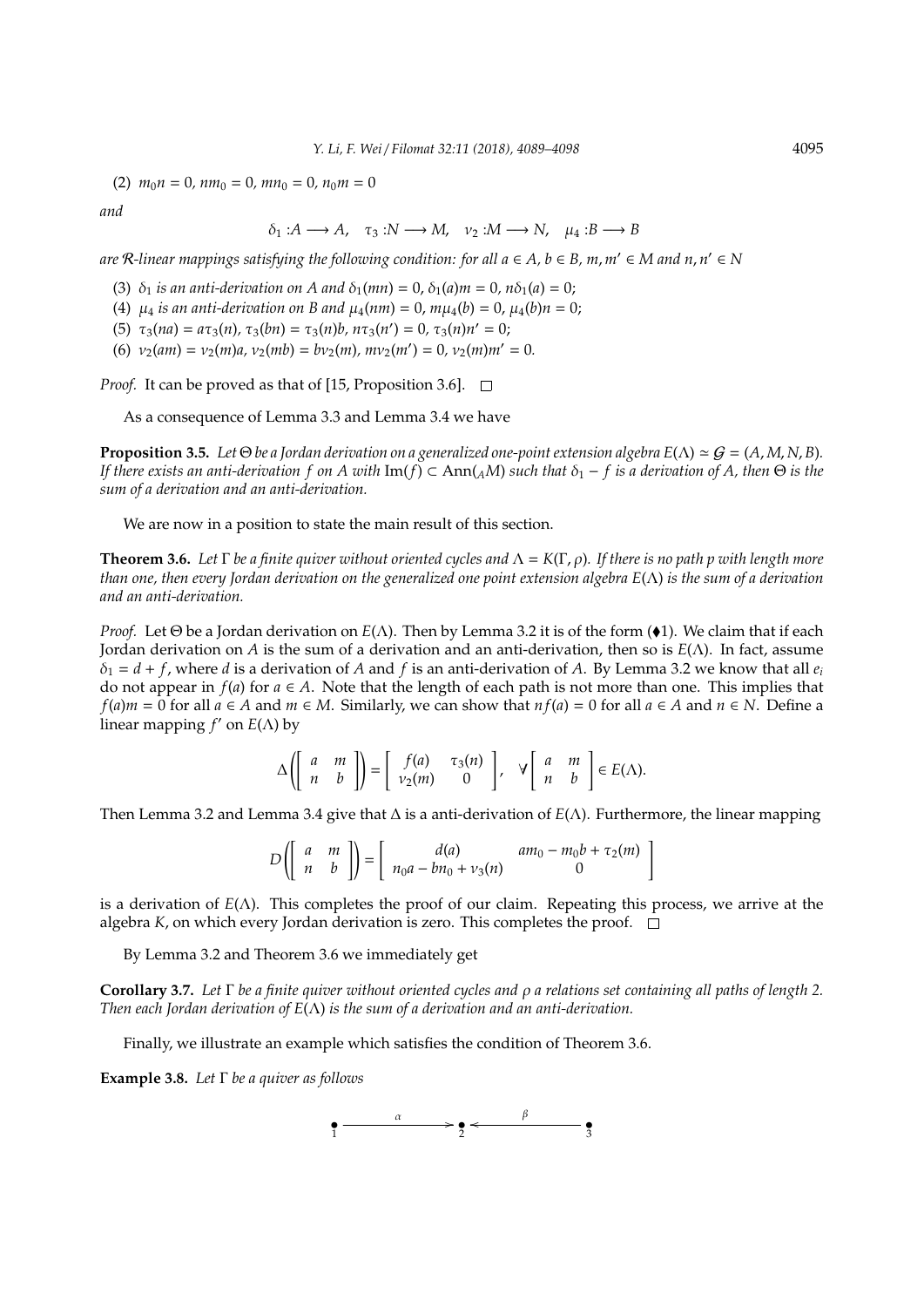*and let* Λ = *K*Γ*. Then E*(Λ) *has a basis* {*e*1, *e*2, *e*3, α, β, α<sup>∗</sup> , β<sup>∗</sup> }. *Define a linear mapping on E*(Λ) *by*

$$
\Theta(e_1) = \Theta(e_2) = \Theta(e_3) = 0, \quad \Theta(\alpha) = \alpha^*, \qquad \Theta(\alpha^*) = \alpha,
$$
  

$$
\Theta(\beta) = \beta + \beta^*, \qquad \Theta(\beta^*) = \beta - \beta^*.
$$

*Then a direct computation shows that* Θ *is a proper Jordan derivation on E*(Λ)*. On the other hand, we can also define two linear mappings*  $\Theta_1$  *and*  $\Theta_2$  *by* 

$$
\Theta_1(e_1) = \Theta_1(e_2) = \Theta_1(e_3) = 0, \quad \Theta_1(\alpha) = 0, \quad \Theta_1(\alpha^*) = 0, \n\Theta_1(\beta) = \beta, \quad \Theta_1(\beta^*) = -\beta^*
$$

*and*

$$
\Theta_2(e_1) = \Theta_2(e_2) = \Theta_2(e_3) = 0, \quad \Theta_2(\alpha) = \alpha^*, \quad \Theta_2(\alpha^*) = \alpha,
$$
  

$$
\Theta_2(\beta) = \beta^*, \qquad \Theta_2(\beta^*) = \beta.
$$

*It is easy to see that*  $\Theta_1$  *is a derivation on*  $E(\Lambda)$  *and*  $\Theta_2$  *is an anti-derivation on*  $E(\Lambda)$ *. Therefore,*  $\Theta$  *is the sum of the*  $derivation \Theta_1$  *and the anti-derivation*  $\Theta_2$ .

#### **4. Jordan Derivations of Dual Extensions of Algebras**

For path algebras of finite quivers without oriented cycles, Xi [19] constructed their dual extension algebras to study quasi-hereditary algebras. This construction were further refined by Deng and Xi in [5, 7, 20]. A more general construction, the twisted doubles, were studied in [6, 11, 21]. In this section, we prove that every Jordan derivation of a dual extension algebra is a derivation.

Let  $\Lambda = K(\Gamma, \rho)$ , where  $\Gamma$  is a finite quiver. Define  $\mathscr{D}(\Lambda)$  to be the path algebra of the quiver  $(\Gamma_0, \Gamma_1 \cup \Gamma_1)$  $\rangle_{1}^{*}$ with relations

$$
\rho \cup \rho^* \cup \{\alpha\beta^* \mid \alpha, \beta \in \Gamma_1\}.
$$

If Γ has no oriented cycles, then  $\mathcal{D}(\Lambda)$  is called the *dual extension* of Λ. Assume that  $|\Gamma_0| \geq 2$ . Then  $\mathcal{D}(\Lambda)$ is isomorphic to a generalized matrix algebra  $G = (A, M, N, B)$ . According to the construction of dual extension, it is easy to verify that the pairings  $\Phi_{MN} = 0$  and  $\Psi_{NM} \neq 0$ . If  $M \neq 0$ , then  $N \neq 0$ . Moreover, it is helpful to point out that *M* need not to be faithful as left *A*-module or as right *B*-module. Some examples were given in [14].

Let  $\Lambda = K(\Gamma, \rho)$ , where  $\Gamma$  is a finite connected quiver without oriented cycles, and let  $\mathscr{D}(\Lambda)$  be the dual extension algebra. Assume that  $i \in \Gamma_0$  is a source and  $\mathscr{D}(\Lambda) \simeq \mathcal{G} = (A, M, N, B)$ , where  $B \simeq e_i \mathscr{D}(\Lambda) e_i$ . Thus a Jordan derivation on  $\mathcal{D}(\Lambda)$  can be characterized by the methods of generalized matrix algebras as follows.

**Lemma 4.1.** *Let*  $\Theta$  *be a Jordan derivation of*  $\mathscr{D}(\Lambda)$ *. Then*  $\Theta$  *is of the form* 

$$
\Theta\left(\left[\begin{array}{cc}a & m \\ n & b\end{array}\right]\right)=\left[\begin{array}{cc}\delta_1(a) & am_0-m_0b+\tau_2(m) \\ n_0a-bn_0+\nu_3(n) & n_0m+nm_0+\mu_4(b)\end{array}\right],\ \forall\left[\begin{array}{cc}a & m \\ n & b\end{array}\right]\in\mathcal{G},
$$

*where*  $m_0 \in M$ ,  $n_0 \in N$  and

 $\delta_1: A \longrightarrow A$ ,  $\tau_2: M \longrightarrow M$ ,  $\nu_3: N \longrightarrow N$ ,  $\mu_4: B \longrightarrow B$ 

*are all* R*-linear mappings satisfying the following conditions:*

- *(1)*  $\delta_1$  *is a Jordan derivation on A;*
- *(2)*  $\mu_4$  *is a derivation on B and*  $\mu_4(nm) = n\tau_2(m) + \nu_3(n)m;$
- *(3)*  $\tau_2(am) = a\tau_2(m) + δ_1(a)m$  and  $\tau_2(mb) = \tau_2(m)b + m\mu_4(b);$
- (4)  $v_3(bn) = bv_3(n) + \mu_4(b)n$  and  $v_3(na) = v_3(n)a + n\delta_1(a)$ .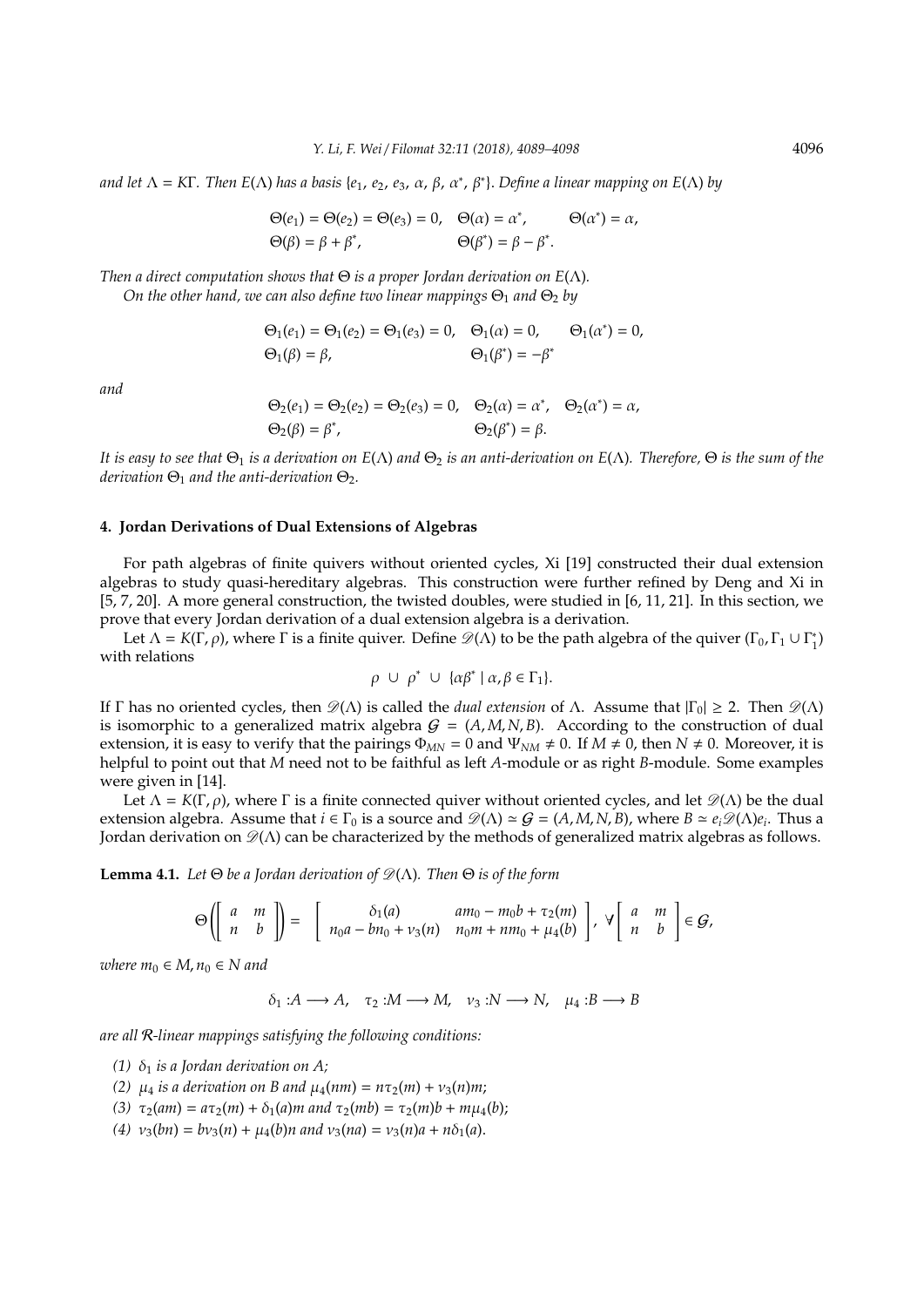*Proof.* Let  $\Theta$  be a Jordan derivation of  $\mathcal{D}(\Lambda)$  with the form ( $\star$ 2). We first prove that  $\tau_3 = 0$ ,  $\nu_2 = 0$ . Let  $\alpha \in N$  be an arbitrary arrow. Then  $e(\alpha) = i$ . Assume that  $s(\alpha) = j$ , where  $j \in \Gamma_0$ . In view of condition (5) of Lemma 2.2 we know that  $\tau_3(\alpha) = \tau_3(\alpha e_j) = e_j\tau_3(\alpha)$ . This implies that if  $\tau_3(\alpha) \neq 0$ , then  $\alpha \tau_3(\alpha) \neq 0$ . However,  $\alpha \tau_3(\alpha) \neq 0$  is impossible by condition (5) of Lemma 2.2. Thus  $\tau_3(\alpha) = 0$  for all  $\alpha \in N$ . Note that all path  $p \in N$  with length more than 1 is of the form  $\alpha p'$ , where  $\alpha$  is an arrow ending at *i*. Then  $\tau_3(p) = \tau_3(\alpha p') = p' \tau_3(\alpha) = 0$ . This shows that  $\tau_3 = 0$ . Similarly, one can prove that  $\nu_2 = 0$ . Furthermore, we have from the commutativity of *B* that every Jordan derivation of *B* is a derivation. Finally, the fact Φ*MN* = 0 leads to  $mn_0 = m_0 n = 0$  for all  $m \in M$  and  $n \in N$ .  $\square$ 

Now we can describe Jordan derivations of a dual extension algebra.

**Theorem 4.2.** Let  $\Gamma$  be a finite connected quiver without oriented cycles and  $\Lambda = K(\Gamma, \rho)$ . Let  $\mathcal{D}(\Lambda)$  be the dual *extension algebra of* Λ. Then each Jordan derivation of  $\mathcal{D}(\Lambda)$  is a derivation.

*Proof.* If the algebra  $\mathscr{D}(\Lambda)$  is trivial, then the theorem clearly holds. Suppose that  $\Gamma_0 \geq 2$ . Let  $\Theta$  be a Jordan derivation on  $\mathscr{D}(\Lambda)$ . Let us denote by (Γ',  $\rho'$ ) the quiver obtained by removing the vertex *i* and the relations starting at *i* and write  $\Lambda' = K(\overline{\Gamma'}, \rho')$ . It follows from Lemma 2.1 and Lemma 4.1 that each Jordan derivation on  $\mathscr{D}(\Lambda)$  is a derivation if each Jordan derivation on  $\mathscr{D}(\Lambda')$  is a derivation. Thus it is sufficient to determine whether every Jordan derivation on  $\mathscr{D}(\Lambda')$  is a derivation. We continuously repeat this process and ultimately arrive at the algebra *K* after finite times, since Γ<sub>0</sub> is a finite set. Clearly, every Jordan derivation on *K* is a derivation. This completes the proof.  $\Box$ 

**Remarks 4.3.** *(1) Our result on Jordan derivations of dual extension algebras implies that neither the conditions in [15] nor those in [3] are necessary.*

*(2) As applications of Theorem 4.2, we can prove that every Jordan generalized derivation (see [12] for the definition) and every generalized Jordan derivation of dual extension algebras are both generalized derivations. We omit the details here and left it to the reader.*

**Acknowledgement** We thanks the reviewers for the valuable suggestions which helped to clarify the whole paper. The first author would like to express his sincere thanks to Chern Institute of Mathematics of Nankai University for the hospitality during his visit.

#### **References**

- [1] I. Assem, D. Simson and A. Skowroński, Elements of the Representation Theory of Associative Algebras, Volume 1. Techniques of Representation Theory, London Mathematical Society Student Texts, 65, Cambridge University Press, Cambridge, 2006.
- [2] M. Auslander, I. Reiten, S. Smalø, Representation Theory of Artin Algebras, Cambridge Studies in Advanced Mathematics, vol. 36, Cambridge University Press, Cambridge, 1995.
- [3] D. Benkovič, N. Širovnik Jordan derivations of unital algebras with idempotents, Linear Algebra Appl., 437 (2012) 2271–2284.
- [4] J. M. Cusack, Jordan derivations on rings, Proc. Amer. Math. Soc., 53 (1975) 321–324.
- [5] B.-M. Deng, C.-C. Xi, Quasi-hereditary algebras which are dual extensions of algebras, Comm. algebra, 22 (1994) 4717–4735.
- [6] B.-M. Deng, C.-C. Xi, Quasi-hereditary algebras which are twisted double incidence algebras of posets, Beitrage Algebra Geom., ¨ 36 (1995) 37–71.
- [7] B.-M. Deng, C.-C. Xi, Ringel duals of quasi-hereditary algebras, Comm. Algebra, 24 (1996) 2825–2838.
- [8] D. Han, F. Wei, Jordan (α, β)-derivation on triangular algebras and related mappings, Linear Algebra Appl., 434 (2011) 259–284. [9] I. Herstein, Jordan derivations of prime rings, Proc. Amer. Math. Soc., 8 (1957) 1104–1110.
- [10] N. Jacobson, C. Rickart, Jordan homomorphisms of rings, Trans. Amer. Math. Soc., 69 (1950) 479–502.
- [11] S. Koenig, C.-C. Xi, Strong symmetry defined by twisting modules, applied to quasi-hereditary algebras with triangular decomposition and vanishing radical cube, Comm. Math. Phys., 197 (1998) 427–441.
- [12] Y.-B. Li, D. D. Benkovič, Jordan generalized derivations on triangular algebras, Linear Multilinear Algebra, 59 (2011), 841–849.
- [13] Y.-B. Li, F. Wei, Semi-centralizing maps of generalized matrix algebras, Linear Algebra Appl., 436 (2012) 1122–1153.
- [14] Y.-B. Li, F. Wei, Lie derivations of dual extensions of algebras, Colloquium Mathematicum, 141 (2015) 65–82.
- [15] Y.-B. Li, L. V. Wyk, Feng Wei, Jordan derivations and antiderivations of generalized matrix algebras, Operators and Matrices, 7 (2013) 399–415.
- [16] Y.-B. Li, Z.-K. Xiao, Additivity of maps on generalized matrix algebras, Electronic Journal of linear alegbra, 22 (2011) 743–757.
- [17] F.-Y. Lu, The Jordan structure of CSL algebras, Studia Math., 190 (2009) 283–299.
- [18] F.-Y. Lu, Jordan derivations of reflexive algebras, Integr. Equ. Oper. Theory, 67 (2010) 51–56.
- [19] C.-C. Xi, Quasi-hereditary algebras with a duality, J. Reine Angew. Math., 449 (1994) 201–215.